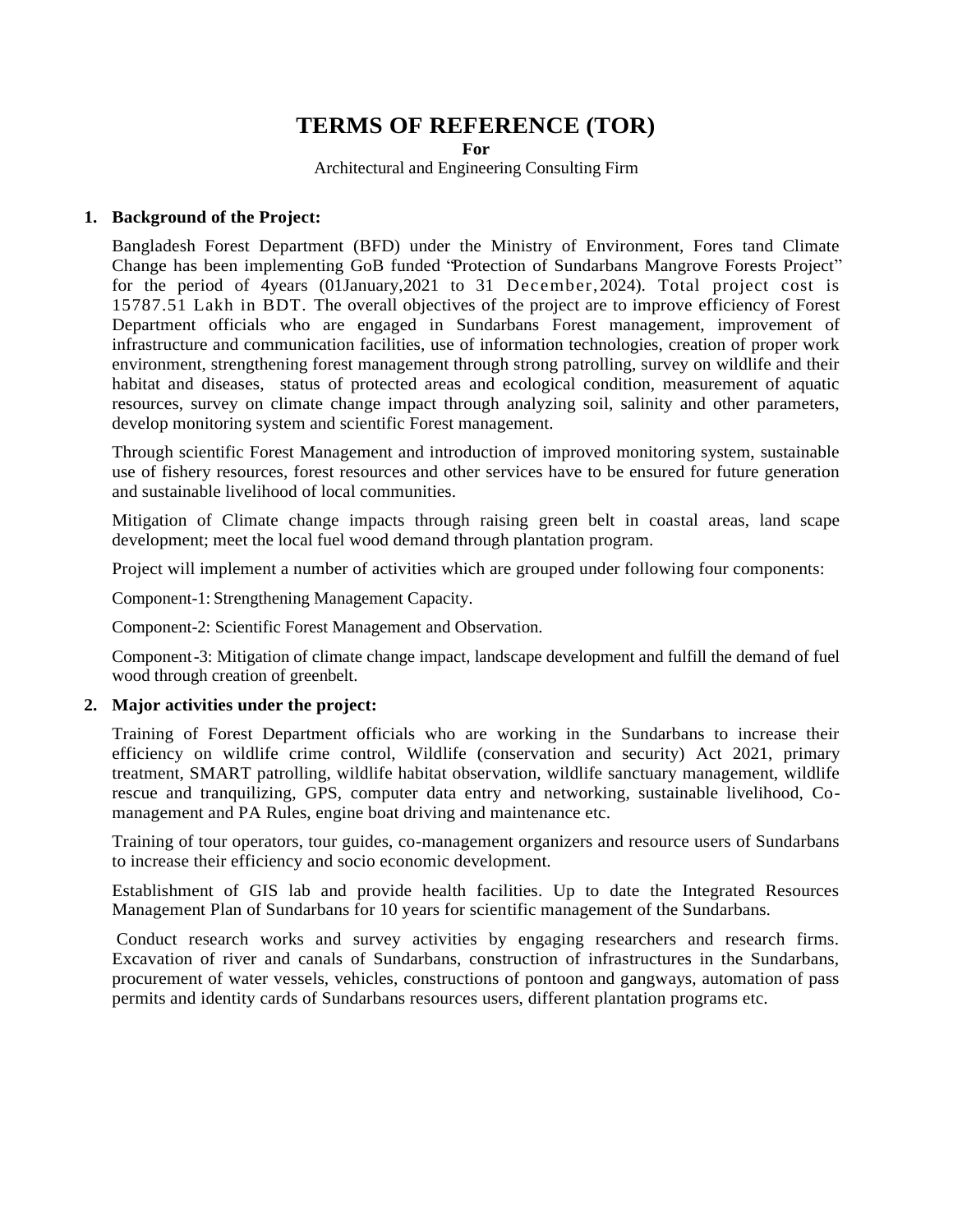# **3. Objective of the assignment:**

The main objective of the assignment is to:

- i. Conduct survey and prepare design, working drawing, estimates, technical specification and bill of quantities, bid documents of the physical works under the project..
- ii. Assist the Project Director/DFO in every stage of procurement process.
- iii. Ensure high standards of quality assurance in execution and completion of work within stipulated time limit,
- iv. Comprehensive fulltime supervision of project implementation activities carried out by the contractor(s) to ensure complete compliance with the design, working drawings, technical specifications, bill of quantities and various stipulations in the contract documents.
- v. Prepare Site specific Plan, supervision of infrastructures, repair and renovation works, design &estimate of new water vessel, pontoon and gangway, water vessel repair, etc.

# **4. Scope of Services:**

a) The Consulting firm will work under the direct control and supervision of the Project Director (PD), collaboration with DFOs and will be responsibilities for plan, design, estimation, bid document preparation and supervision of the following construction works:

| Sl No.          | Description of Works                                                        | Unit | Quantity |
|-----------------|-----------------------------------------------------------------------------|------|----------|
|                 | Construction of Mangrove Adaptation and Knowledge Center(1200 sq.m)         |      |          |
| 2               | Archeological Site Conservation and renovation                              |      |          |
| 3               | Construction of Field office cum staff Barrack                              | No.  | 28       |
| $\overline{4}$  | Construction of Office Building.                                            | No.  | 2        |
| 5               | Excavation/re-excavation of Pond                                            | cum  | 15000    |
| 6               | Repair of office building                                                   | LS   | LS       |
| $7\phantom{.0}$ | Repair of residential Building                                              | LS   | LS       |
| 8               | Repair of other buildings and structures (pontoon and gangways, jetty etc.) | LS   | LS       |
| 9               | Repair of roads and culverts                                                | LS   | LS       |
| 10              | Repair of water vessels                                                     | LS   | LS       |
| 11              | <b>Desalinization Plants</b>                                                | No.  | 10       |
| 12              | <b>Others</b>                                                               | LS   | LS       |

b) The services to be provided by the consultant mentioned in the above (a):

- i) Preparation of layout plan, design and drawing;
- ii) Submission of all drawings in printed form at least 5 sets along with soft copy;
- iii) Estimate preparation and submission 5 sets along with soft copy;
- iv) Preparation of tender document at least 15 sets for each package;
- v) Site survey and investigation report as per instruction of supervising officer;
- vi) Supervision of different construction works and submission interim progress report including preparation of bill.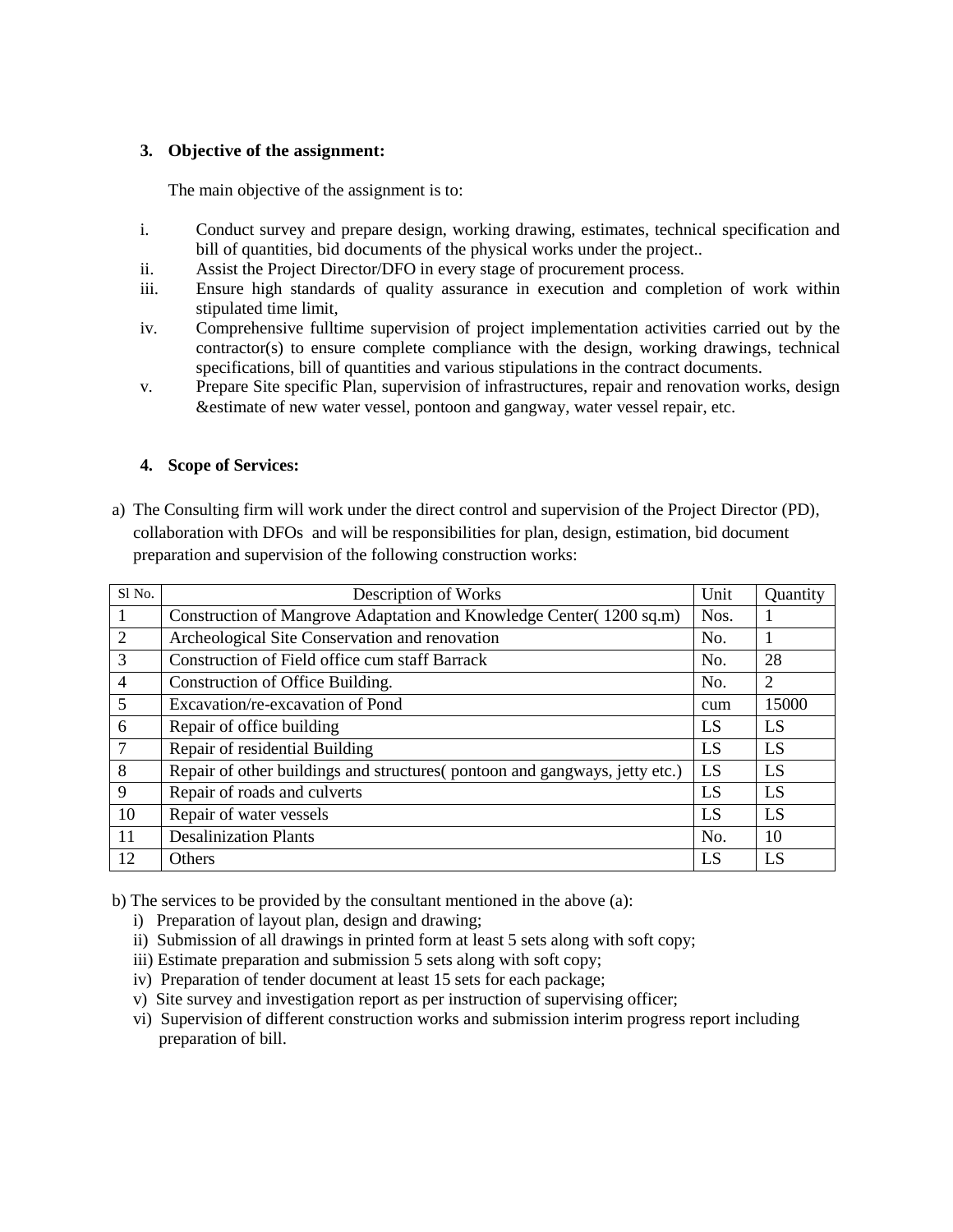#### **c) Review of Contractor(s) Implementation Schedule:**

The contractor(s) proposed the consulting firm should review implementation schedule thoroughly. Interrelations between the various activities shall be carefully reviewed particularly with respect to time allocation, commencement and completion dates. At the end of this procedure, the contractor to the satisfaction of all parties should provide an agreed implementation schedule.

#### **d) Supervision of Construction Works :**

- The consulting firm should provide the necessary supervisory staff to be employed during the period of implementation in execute and supervisory capacities in respect of the construction contracts. The consulting firm will be delegated with all normal duties and powers of the "Engineer" for the implementation of the project.
- It will be the responsibility of the consulting firm to supervise all operations on behalf of the client and to ensure that the work of the contractor(s) carried out in a proper workmanship and expeditious manner and in accordance with the contract documents.
- The consulting firm will check, approve, reject and record, as the case may be the following:
	- i. Contractor(s)' construction plant and equipment
	- ii. Materials of construction
	- iii. Concrete testing, procedures and results
	- iv. Construction of site works: concrete structures, steel structures, finishing, electrical works and other utilities as required.
- Review and approve all methods proposed by the contractor(s) for permanent and temporary works, formwork etc. to ensure conformity with construction contracts and that the work can carried out safely and in accordance with recognized and accepted practices.

## **e) Issue of Instructions to the Contractor(s) :**

These services will relate to the fulfillment of the contractor(s)' duties from drawing up and approval of the work program till the completion of works. The services will include issuing field instructions in writing as required relating to:

- a) Quality of materials used in the works.
- b) Equipment and methods of construction
- c) Supervision, checking and testing of works carried out.
- d) Clarification of drawings and specifications.
- e) Progress of works to ensure that the work program is adhered to.

The consulting firm shall not give any instructions which in his opinion are likely to increase the cost of works without the prior approval of the client.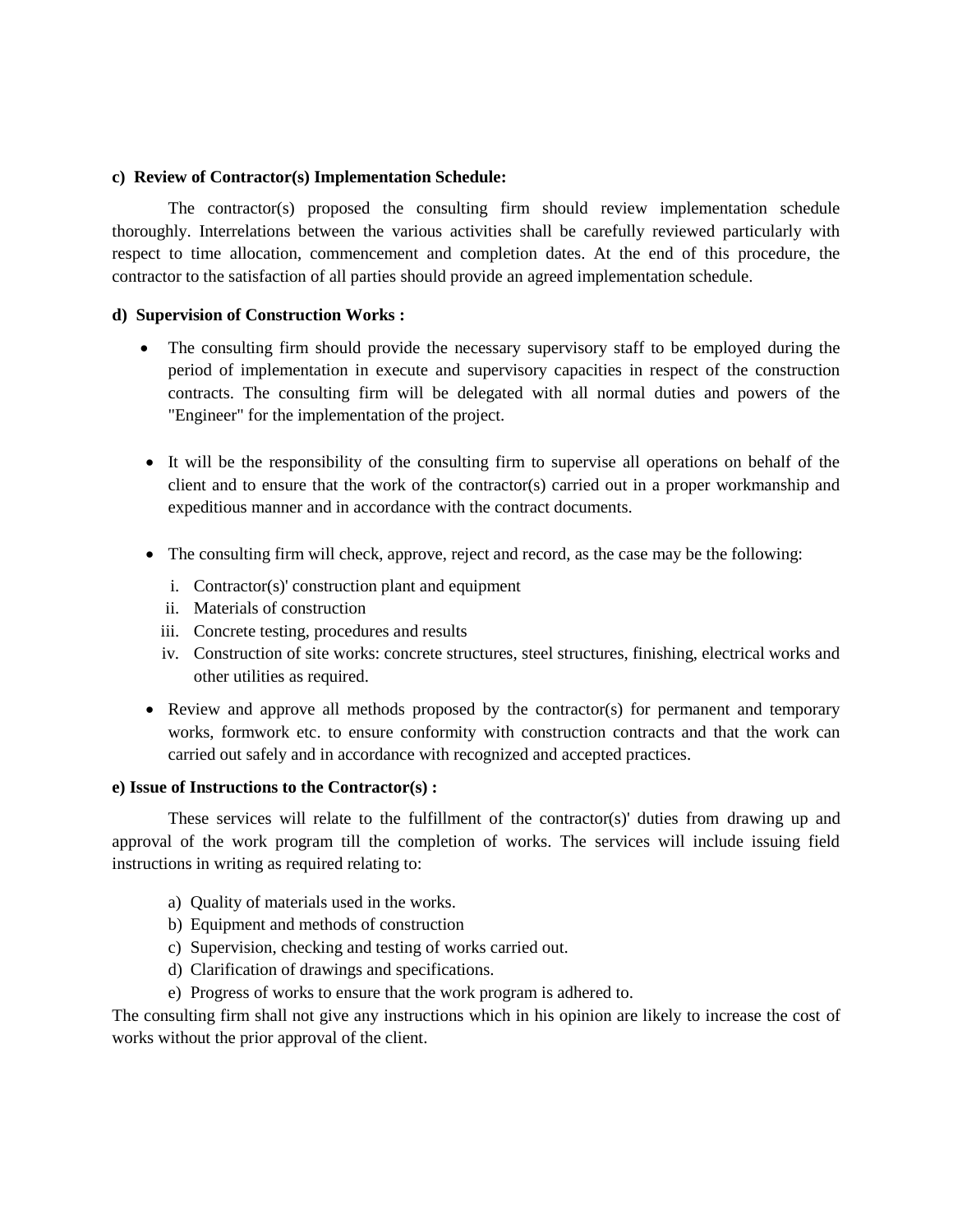## **f) Inspection and Testing of Works:**

At all stages of implementation, the consulting firm shall carry out regular inspection of materials, workmanship and acceptance tests on his own cost to ensure compliance with the specifications. Where work on site at any time during the implementation does not meet the requirements of the specifications, it shall be removed or rectified.

Carry out inspection at time of substantial completion of the works and arrange, forissue of the Initial Hand-Over Certificate in coordination with the client.

Undertake periodic inspections during the defects liability period and notify the client and contractor of any defect on the construction works and supervising their repair. Following the expiry of the defects liability period, arrange for issuing the Final Hand-Over Certificate in coordination with the client.

## **g) Approval of Payment Certificates:**

The consulting firm shall, in parallel with the contractor(s), make field measurements of all works done, which will be required for checking and certifying the contractor(s)'invoices.

The consulting firm shall certify all of the contractor(s)' monthly statement and final statement within the time specified in the contract and forward to the client for arranging payment.

The consulting firm shall, during the course of works, keep accurate records of all dates and quantities of work carried out, all payments made to the contractor(s), all materials and equipment supplied to the site.

## **h) Reporting / Meeting**

The consulting firm will keep the client continually informed on the progress of the works, all budgetary and financial matters pertaining to the project, by submitting to him the following reports:

Monthly progress reports including: information on measurements of works executed, equipment and material supplied to site, used and/or stored – quality tests on earthworks, concrete works, construction materials and equipment – labor force - variation orders if any - payments made to the contractor(s) – acceptance tests of structures - problems encountered and recommendation made by the consulting firm photographs recording the progress of work.

- 1. Final report on completion of works and/or consulting firms' assignment. The consulting firm will prepare and advice on the issue of the Initial and final hand-over certificates.
- 2. Arrange site meetings with contractor(s) at regular intervals to discuss progress and quality of works, and resolve any pertaining problem.

The consulting firm if necessary or if applicable shall issue variation order and claims for extension of time or any change in works according to the contract after obtaining the approval of the Client. The consulting firm shall also monitor the contract costs relative to the client's budgetary provisions*.*

## **4. Duration of the Services:**

 The duration of this assignment is up to **30 December 2024/duration of Project period** and expected to commence from **July, 2022.**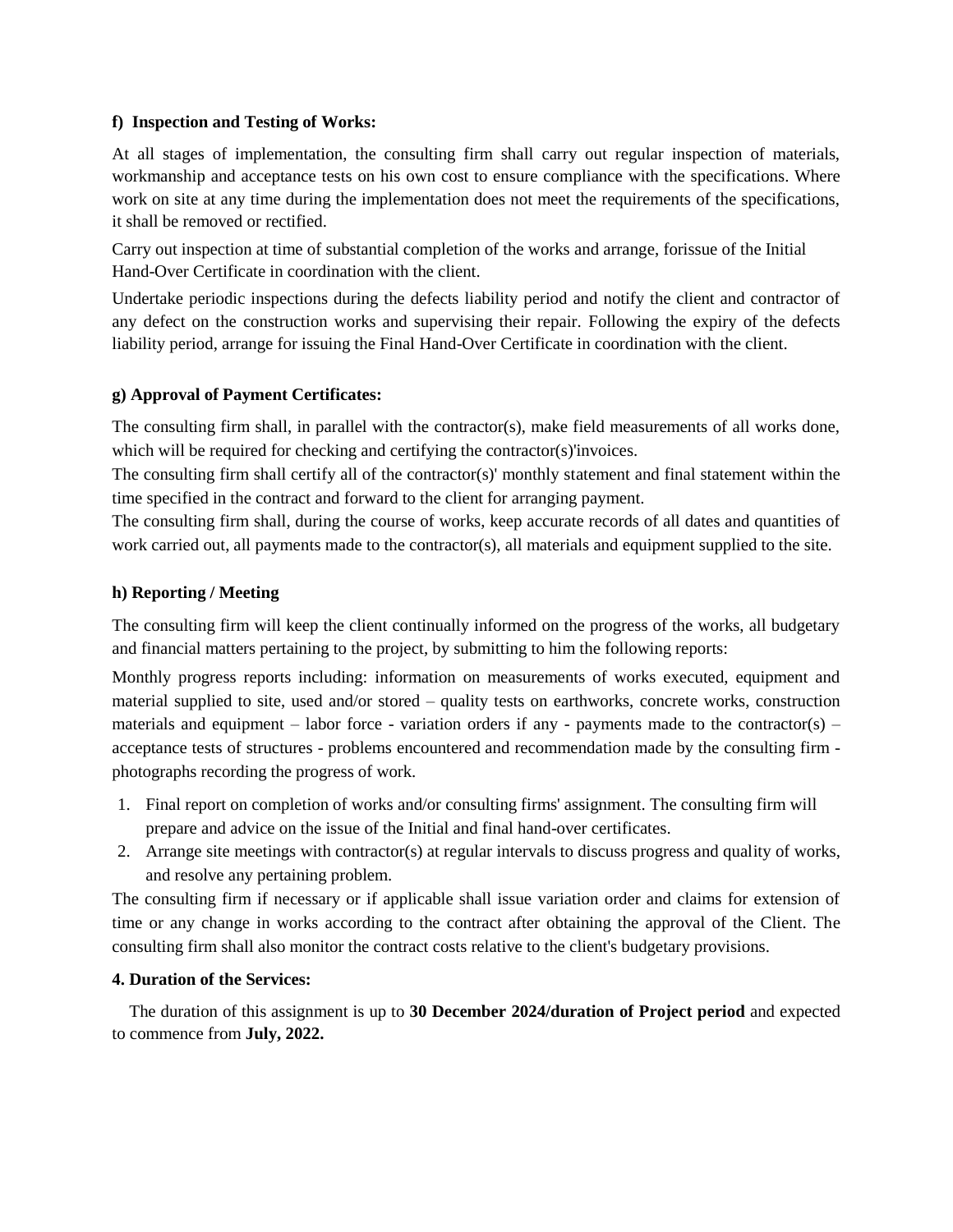## **5. Qualification and experiences of the Firm:**

Interested consultants must fulfill the following qualification, experience and requirements:

- (i) The consultant should be experienced in designing environment friendly and conducive to Sundarbans /National parks/Safari parks infrastructures.
- (ii) At least one such environment friendly and conducive to Sundarbans/ National Parks/ Safari parks infrastructure developed in last 5 years.
- (iii)Proven record of financial and institutional soundness of the firm. (Please Provide Bank document)
- (iv) Proven record of Plan, designing, drawing and supervising of the professionals in the regular payroll of the firm.

### **6. Key Professionals:**

Interested consulting firm must be able to make available the following key professionals in their pay roll: Team Leader-1, Architect-1 , Structural Design Engineer-1, Mechanical Engineer-1,Electrical Engineer -1, Marine Engineer -1, Estimator-1, Site Engineers-2 (Diploma in civil-1, electrical-1)

| Sl No. | <b>Description</b>                | <b>Qualification</b>            | <b>Experience</b> |
|--------|-----------------------------------|---------------------------------|-------------------|
| T      | Team Leader                       | B.Sc. Engineer (civil)          | Minimum 15 years  |
| 2      | Architect                         | <b>Bachelor</b> in Architecture | Minimum 07 years  |
| 3      | <b>Structural Design Engineer</b> | B.Sc. Engineer (civil)          | Minimum 07 years  |
| 4      | <b>Mechanical Engineer</b>        | B.Sc. Engineer (Mach.)          | Minimum 07 Years  |
| 5      | <b>Electrical Engineer</b>        | B.Sc. Engineer (elec.)          | Minimum 07 years  |
| 6      | Marine Engineer                   | B.Sc. Engineer (Marin)          | Minimum 05years   |
| 7      | Estimator                         | Diploma Engineer (civil)        | Minimum 05 years  |
| 8      | Site Engineer                     | Diploma Engineer (civil)        | Minimum 05 years  |
| 9      | Site Engineer                     | Diploma Engineer (elec.)        | Minimum 05 years  |

#### 1. **Experience and Qualification of the key professionals:**

- 2. The consulting firm has to give the list of office /Survey /drawing equipment & logistics of the firm to access the capability of the firm whether they are self sufficient with equipment and logistics.
- 3. The consulting firm has to give the clear picture about the organization and support staff of the firm to access the organizational capability.

## **General Information:**

1. The successful consulting firm will be expected to complete the delivery of the service in accordance with the schedule indicated in work plan and performance of the consultant under each phase must be to the client satisfaction.

2. The Qualified consulting firm has to work in consultation with the PD/DFOs for making proposal, drawing plan, design, estimate etc.